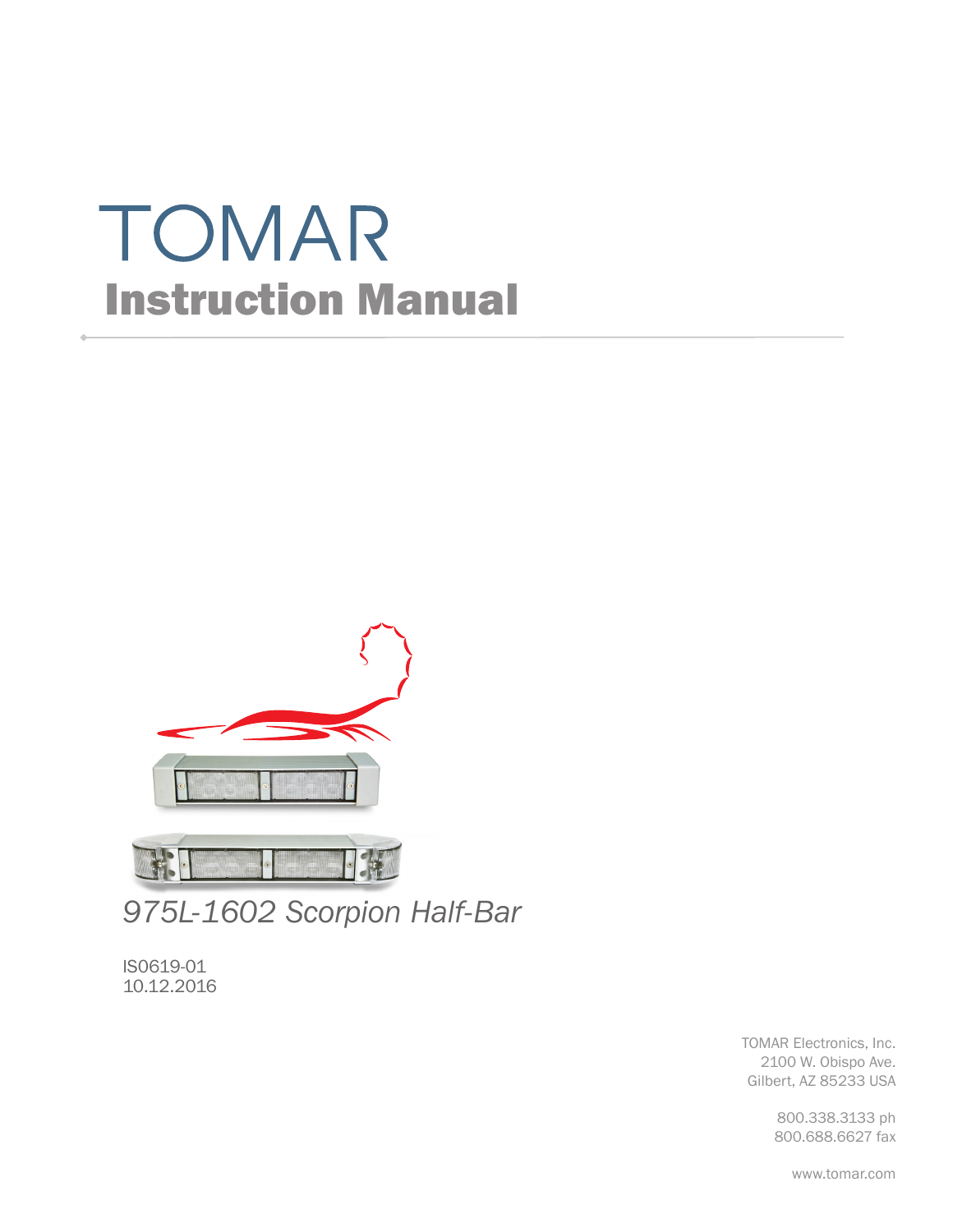

| 975L-1602 Wiring                   |                            |
|------------------------------------|----------------------------|
| <b>RED</b>                         | $+12$ Vdc                  |
| <b>BLACK</b>                       | Ground                     |
| <b>ORANGE</b>                      | <b>Warning Mode 1</b>      |
| <b>BLUE</b>                        | <b>Warning Mode 2</b>      |
| <b>ORANGE &amp; BLUE</b>           | <b>Warning Mode 3</b>      |
| <b>RED/WHITE</b>                   | Not Used                   |
| <b>BROWN/WHITE</b>                 | Not Used                   |
| <b>RED/WHITE &amp; BROWN/WHITE</b> | Not Used                   |
| <b>BROWN</b>                       | Scene Lights (if equipped) |
| <b>GREEN</b>                       | <b>Intensity Control</b>   |
|                                    |                            |

# Programming Instructions

## Entering Warning Programming Mode:

Three unique warning patterns can be selected using the ORANGE and BLUE mode selection wires.

ORANGE WIRE = Warning Mode 1 BLUE WIRE = Warning Mode 2 ORANGE & BLUE WIRES = Warning Mode 3

To activate the 975L-1602 Warning programming mode, connect the BLACK wire to Ground then simultaneously attach the GREEN wire, the RED wire and the mode selection wire(s) for the mode you want to program to +12Vdc.

### Changing Warning Patterns and Flash Rates:

To change the Warning pattern, enter the Warning programming mode as described above, including selecting a mode. Tap the RED/WHITE wire to +12Vdc to advance the flash pattern. See the list of available Warning flash patterns below.

A unique flash rate can be assigned to each Warning mode. To change the flash rate, enter the Warning programming mode as described above, including selecting a mode. Move the GREEN wire from +12Vdc to Ground. Tap the BROWN/WHITE wire to +12Vdc to advance the flash rate. See the list of available flash rates below.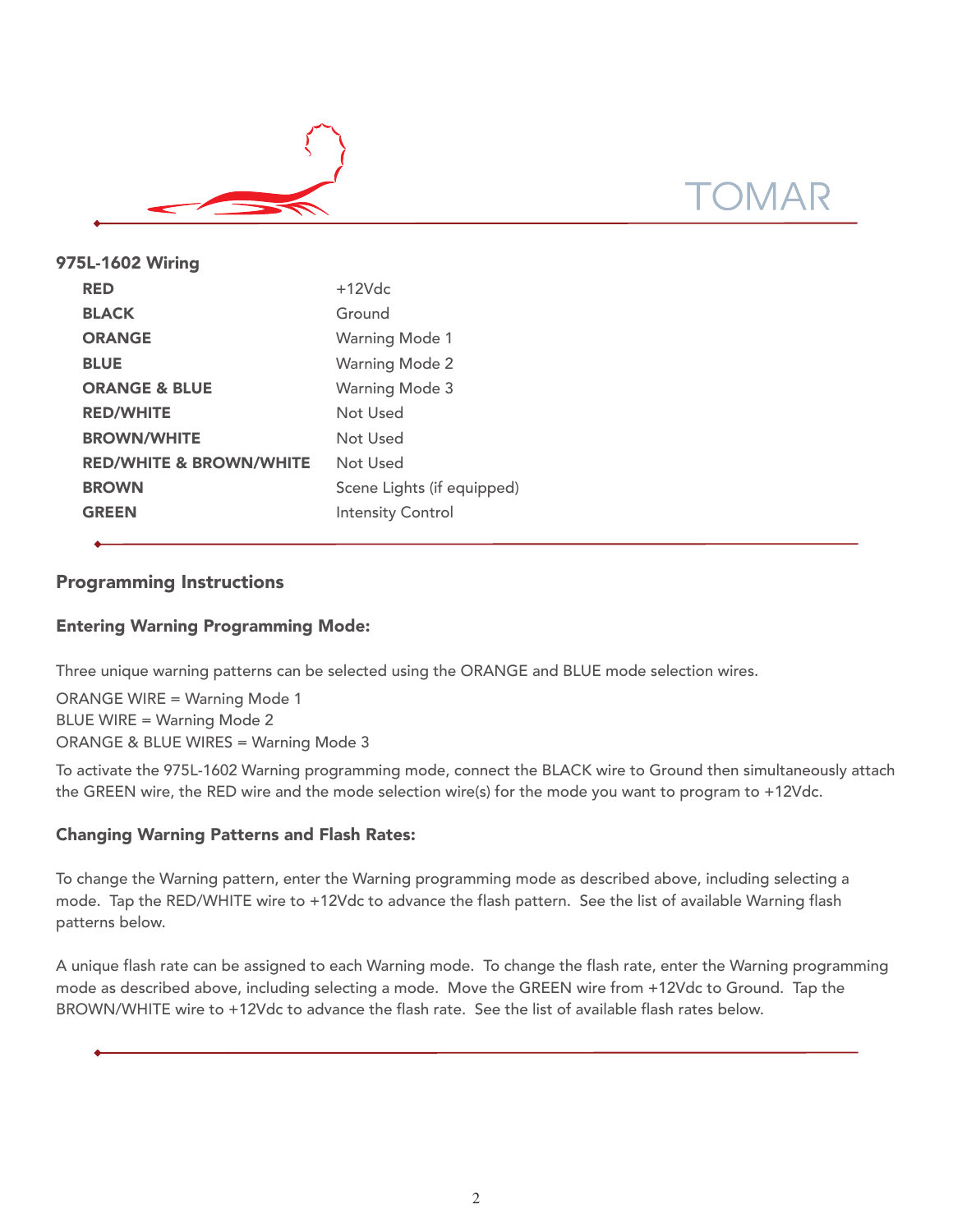#### Flash Rates:

- 1) SINGLE FLASH
- 2) DOUBLE FLASH
- 3) NEOBE FLASH
- 4) SCROLL FLASH switches between the Single, Double and Neobe flash rates: for Warning patterns, every 4 seconds for Traffic Direction patterns, every two cycles of a pattern

#### Flash Patterns, Warning Modes - Model 1602-01

- 1) OFF
- 2) COMBINATION (Patterns 3,4 repeat) \*\*\* ORANGE Wire (Warning Mode 1) DEFAULT, SCROLL FLASH
- 
- 3) LEFT RIGHT **All and State Communist Communist Communist** \*\*\* BLUE Wire (Warning Mode 2) DEFAULT, SCROLL FLASH
- 4) SIMULTANEOUS \*\*\* ORANGE & BLUE Wires (Warning Mode 3) DEFAULT, SCROLL FLASH

#### Flash Patterns, Warning Modes - Model 1602-C01

- 1) OFF
- 2) COMBINATION (Patterns 5,4,6,4 repeat) \*\*\* ORANGE Wire (Warning Mode 1) DEFAULT, SCROLL FLASH
- 3) INBOARD OUTBOARD \*\*\* BLUE Wire (Warning Mode 2) DEFAULT, SCROLL FLASH
- 4) LEFT RIGHT **All Accords** \*\*\* ORANGE & BLUE Wires (Warning Mode 3) DEFAULT, SCROLL FLASH
- 5) ALTERNATE
- 6) RANDOM
- 7) SINGLE OUTBOARD
- 8) SINGLE INBOARD
- 9) SWEEP